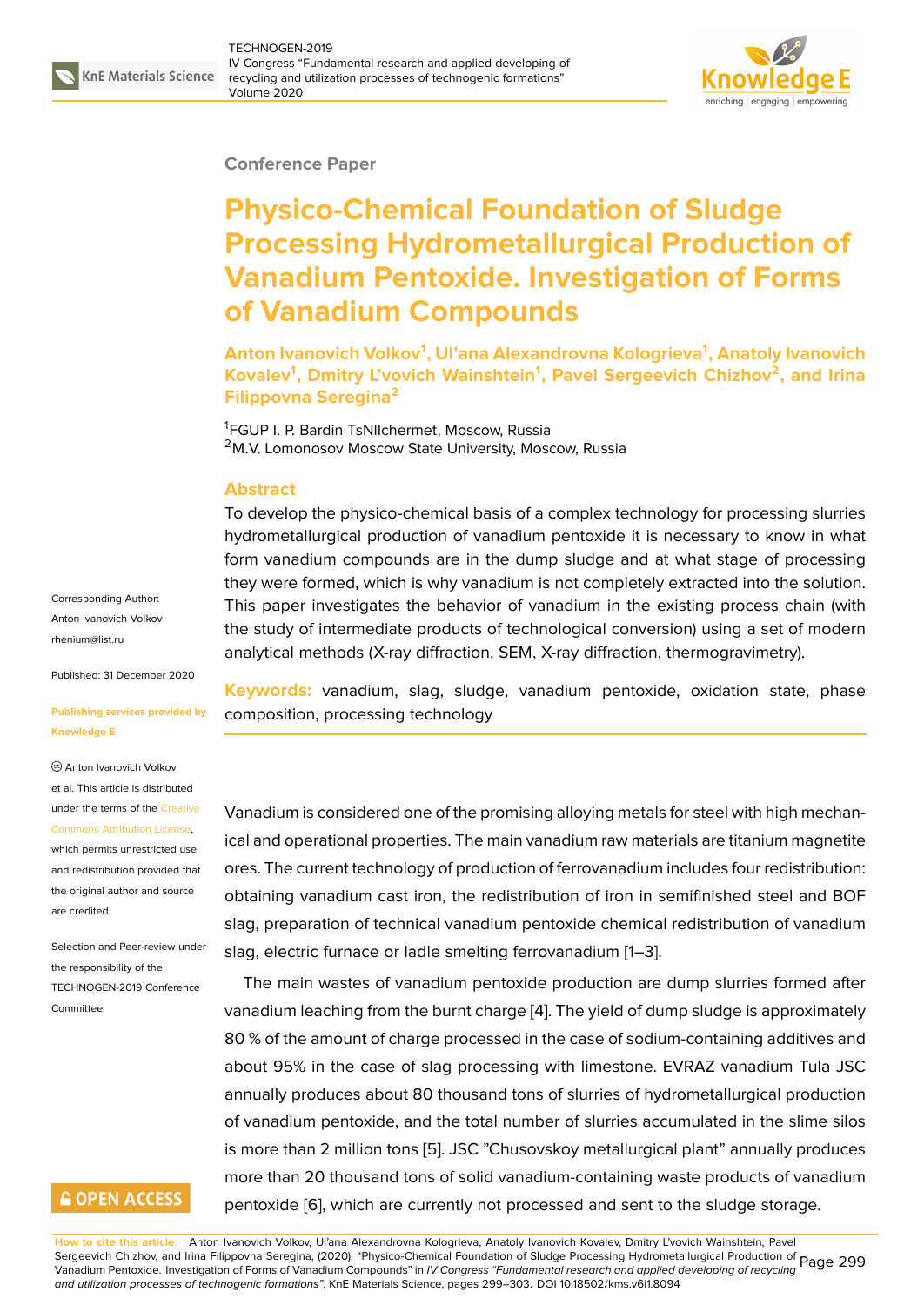The resulting waste contains valuable metals, but occupies large areas, and can cause environmental problems. Soluble compounds of vanadium and chromium, if the latter is contained in the oxidation state +6, pose a serious environmental threat. Previously, we studied the mobile forms of elements in samples of annealed vanadium slag and sludge using chromatography and selective dissolution methods [8]. According to X-ray phase analysis, vanadium and manganese in the sludge are in the form of oxides of trivalent elements – karelianite and bixbyite. However, the high degree of vanadium extraction by hydroxylamine hydrochloride solution suggests that sol[ub](#page-4-0)le compounds V (IV) and V (V) are present in the sludge. Using different solvents at room temperature, the degree of transition of vanadium from sludge in the solution amounted to 3-17 %. Thus, there may be a potential environmental problem of long-term storage of vanadium sludge.

A review of the scientific literature shows that, despite the importance of the problem of processing waste vanadium sludge, it is not given enough attention. Known methods of processing of vanadium sludge can be divided into two types – hydrometallurgical [4, 6] obtaining vanadium concentrate and pyrometallurgical [7, 10–12] with the production of cast-iron, alloys, steel billets. Evraz vanadium-Tula uses dump slurries to charge the vanadium-rich ashes of thermal power plants during their processing, and also adds [to](#page-3-2) [C](#page-3-3)o[n](#page-4-1)verter slags containing 17-20%  $V_2O_5$  and Cao less than [3 %](#page-4-2)[. T](#page-4-3)his additive makes it possible to utilize the vanadium of dump slurries and has a positive effect primarily on the technological process of oxidative firing, preventing the formation of sinters [4, 9].

The disadvantage of the described pyrometallurgical technologies of sludge processing is the production of a semi-product with a high content of sulfur, phosphorus, titanium, chromium and other impurities due to the high contents of these ele[m](#page-3-2)[en](#page-4-4)ts in the feedstock, as well as emissions of sulfur compounds during processing. This circumstance limits the scope of the obtained intermediates. In concentrates obtained by hydrometallurgical methods, there is a high content of phosphorus.

Extraction of vanadium from slag depends, ceteris paribus, on the mineral composition and structure of the slag. The composition of raw materials, melting conditions, slag cooling rate affect the composition of the individual phases and the degree of transition of vanadium during firing into a water-soluble form. The microstructure of vanadium slag (phase composition, size, location of spinel grains, etc.) significantly affects the recovery rates of vanadium. Due to the high electrochemical activity and lability of vanadium compounds, pairs V (III) – V (IV), V (IV) – V (V) can exist simultaneously in the solution, and three or more forms can exist in solid samples. Therefore, it is preferable to use methods that do not require dissolution of the sample. In early works, chemical methods (redox titration, conversion to complex compounds, electrochemical methods) were mainly used for these purposes, and modern physical methods (EPR, IR spectrometry)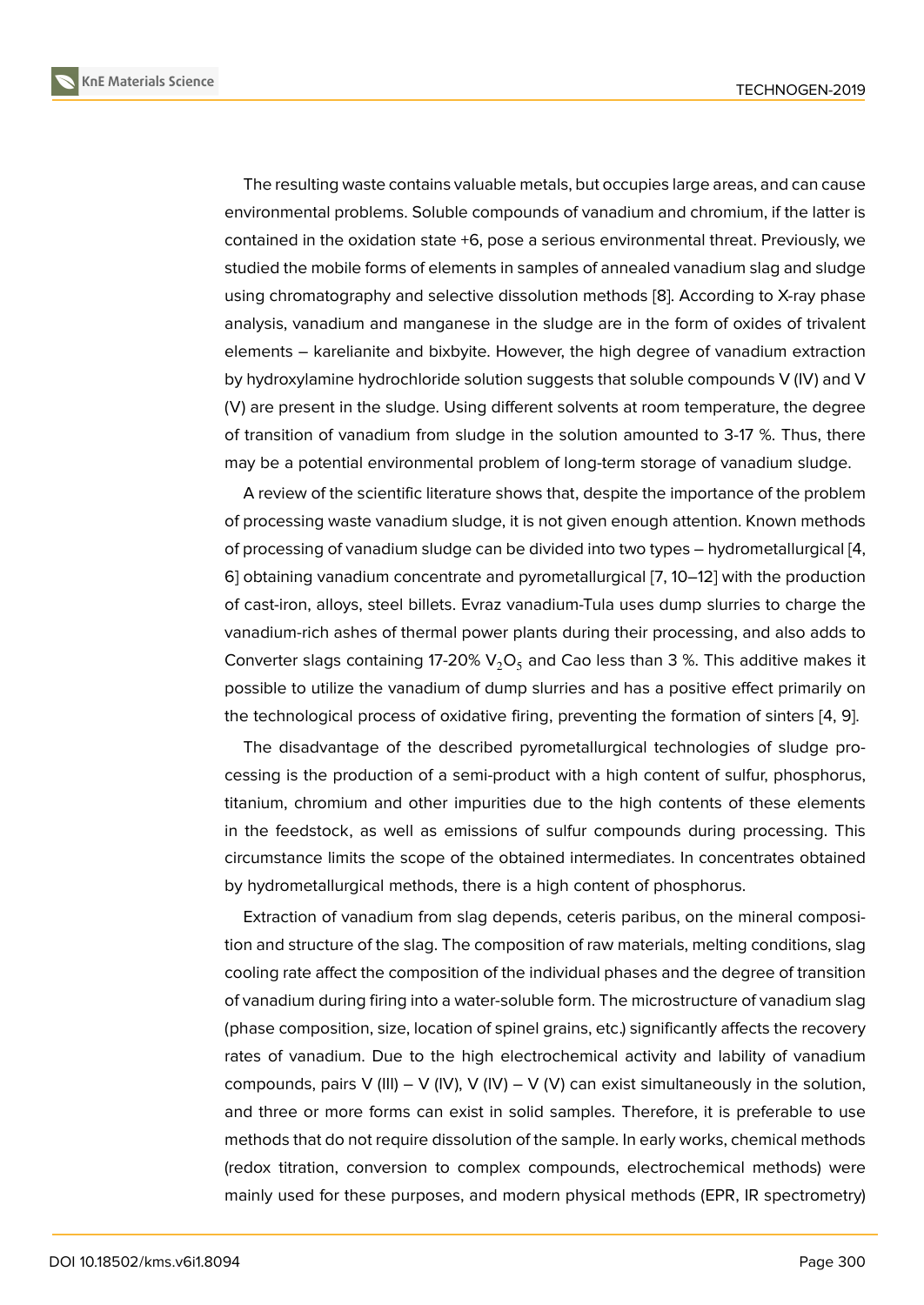are referred to detection methods. Since then, there has been a qualitative leap in the development of physical research methods. In [13] we investigated the samples of initial and annealed vanadium slag using x-ray spectroscopy and x-ray photoelectron spectrometry. In slag vanadium content in terms of oxides amounted to 12 % V<sub>2</sub>O<sub>5</sub>, 7 % VO $_2$  and 4 % V $_2$ O $_3$ , in the annealed slag (or cinder) [17](#page-4-5) % VO $_2$  and 2 % V $_2$ O $_3$ . The phase composition of vanadium sludge is given in [8], a more detailed study of the forms of compounds of elements in this material is not found in the literature.

To develop the physico-chemical basis of a complex technology for processing slurries hydrometallurgical production of van[ad](#page-4-0)ium pentoxide it is necessary to know in what form vanadium compounds are in the dump sludge and at what stage of processing they were formed, which is why vanadium is not completely extracted into the solution. The paper investigates the behavior of vanadium in the existing process chain (with the study of intermediate products of technological conversion) using a set of modern analytical methods (X-ray diffraction, SEM, X-ray diffraction, thermogravimetry).

Fourteen samples of vanadium slag produced by "EVRAZ NTMK" were studied. It was found that in the samples of vanadium slag the main phase is spinel (Ti, V,Fe,Cr,Mn)<sub>3</sub>O<sub>4</sub>,the content of which is from 28.8 to 52.4 %. In addition, vanadium compounds are presented in the form of Vanadate chromium CrVO<sub>4</sub> (0,50-2.50 %) and vanadium dioxide VO<sub>2</sub> (0,13-2.70 %). Thus, vanadium in the samples is in the form of compounds  $V^{3+}$ ,  $V^{4+}$ ,  $V^{5+}$ . The silicate portion of the slag is represented by fayalite Fe $_2$ SiO $_4$  (4,8-15,9 %) and cristobalite SiO $_2$  (0,10-1.30 %), in one of the samples contains 5% of mullite  $Al_{4.59}Si_{1.41}O_{9.70}$ . In all samples there is a metal iron (0,30- 2.01%). In addition, some samples identified as mixed oxide FeMnO $_3$  (1.5% structure of bixbyite), manganese oxide MnO (0,40-1.19 %), hematite Fe $_2$ O $_3$  (1,90 %), pseudobrookite Fe $_2$ TiO $_5$ (0,59 %). The content of the amorphous phase is 28.0-56.3 %.

Analysis of samples by XPS confirmed the presence of vanadium in three degrees of oxidation, and the content of vanadium in a certain degree of oxidation varies for different samples by almost 2 times. In addition, the results of the RFES assessed the content of elements in the oxidation state 2+ and 3+.

Ten samples of vanadium sludge produced by "EVRAZ Vanadium Tula" and obtained in laboratory conditions from vanadium slag were investigated. The major phases in the vanadium slime are hematite Fe $_2$ O $_3$  (30,6-41,9 %), bassanite CaSO $_4$ ·0. 5H $_2$ O (16,0-25,4 %), solid solution type pseudobrookite of armalcolite Fe $_2$ TiO<sub>5</sub>, (Fe $_{0.5}$ Mg $_{0.5}$ )Ti $_2$ O<sub>5</sub>, (Fe,Mg)<sub>2</sub>(Ti,V)O<sub>5</sub> (13,5-23.5 %, the structure is changing for different samples). The silicate part consists of a grossular  $Ca<sub>3</sub>Al<sub>2</sub>Si<sub>3</sub>O<sub>12</sub>$  (0,7-2.6 %, in some samples missing) and quartz SiO<sub>2</sub> (2,8-6.0 %). Manganese, in addition to spinel, represented by two minerals: ramsdellite MnO $_2$  (0,8-3.5%) and pyrohroite Mn(OH) $_2$  (1,5-2.0 %). The sludge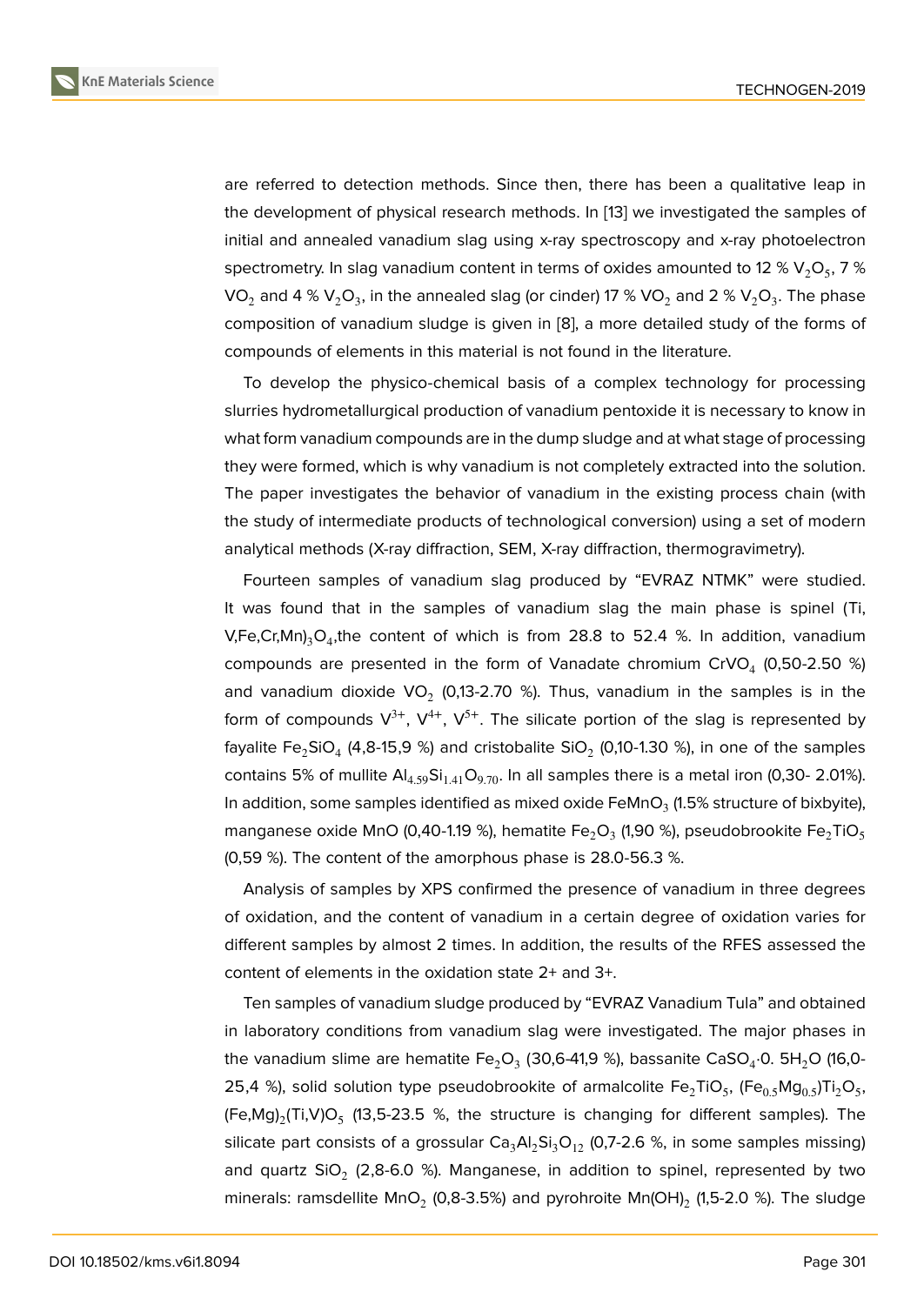

also contains rutile TiO $_2$  (1,0-2.5%) and spinel (Ti,V,Fe,Cr,Mn) $_3$ O $_4$  (1,0-4.4 %). The content of the amorphous phase in different samples of the slurry was 1-29 %.

As a result of comparison of the results of the analysis performed by different methods, it is shown that with increasing content of fayalite in the slag increases the content of Me<sup>3+</sup>, and in the sludge increases the total content of SiO<sub>2</sub>, which is not correlated with the content of quartz. At the same time, there is a noticeable reduction in the values of unit cell parameters of the spinel  $α$  (with 0,8492 nm to 0,8471 nm) in the slag and (with 0,8457 nm to 0,8428 nm) in the sludge, indicating a change in its chemical composition. The decrease in  $V^{3+}$  is accompanied by an increase in vanadium dioxide VO<sub>2</sub>. The increase in the ratio of Me $^{3+}$ /Me $^{2+}$  in slag is also accompanied by a decrease in the residual content of vanadium and spinel in the sludge. By increasing the content of  $V^{3+}$  in the slag, the content of total vanadium and spinel in the dump sludge decreases, while the content of total titanium in the sludge also decreases. Based on the observations, it is assumed that the formation of insoluble vanadium compounds increases with an increase in the content of titanium in the slag and sludge, this is accompanied by an increase in the content of  $V^{4+}$  and  $V^{5+}$  in the slag, but at the same time the ratio of  $Me^{3+}/Me^{2+}$  in the slag decreases.

## **Funding**

The work is executed at financial support of RFBR, the project 18-29-24074-MK.

### **References**

- <span id="page-3-0"></span>[1] Liakishev, N. P., *et al*. (1983). *Vanadium in the Steel Industry.* Moscow: Metallurgy.
- [2] Barolin, H. (1982). *Oxidation of Vanadium Slag.* Beijing: Metallurgical Industry Press.
- <span id="page-3-1"></span>[3] Moskalyk, R. R. and Alfantazi A. M. (2003). Processing of Vanadium: A Review. *Miner. Eng*., vol. 16, issue 9, pp. 793.
- <span id="page-3-2"></span>[4] Kologrieva, U. A., Seregin, A. N. and Pochtarev, A. N. (2015). Development of Sulphuric Acid Technology for Processing Slimes of Hydrometallurgical Production of Vanadium Pentoxide. *Probl. Chern. Metallurg. Materialoved.*, issue 4, pp. 63-67.
- [5] Vygovskaya, I. V. (2002) Development of Physicochemical Principles and Utilization of Technogenic Vanadium-Containing Waste in the Lime-Sulfuric Acid Manufacture Vanadium Pentoxide. (PhD dissertation, Tula state University, 2002).
- <span id="page-3-3"></span>[6] Kudryavsky, Y. P., *et al*. (2000). Hydrometallurgical Processing of Vanadium-Containing Waste. *Tsvetnaya metallurgiya*, issue 1, pp. 25-29.